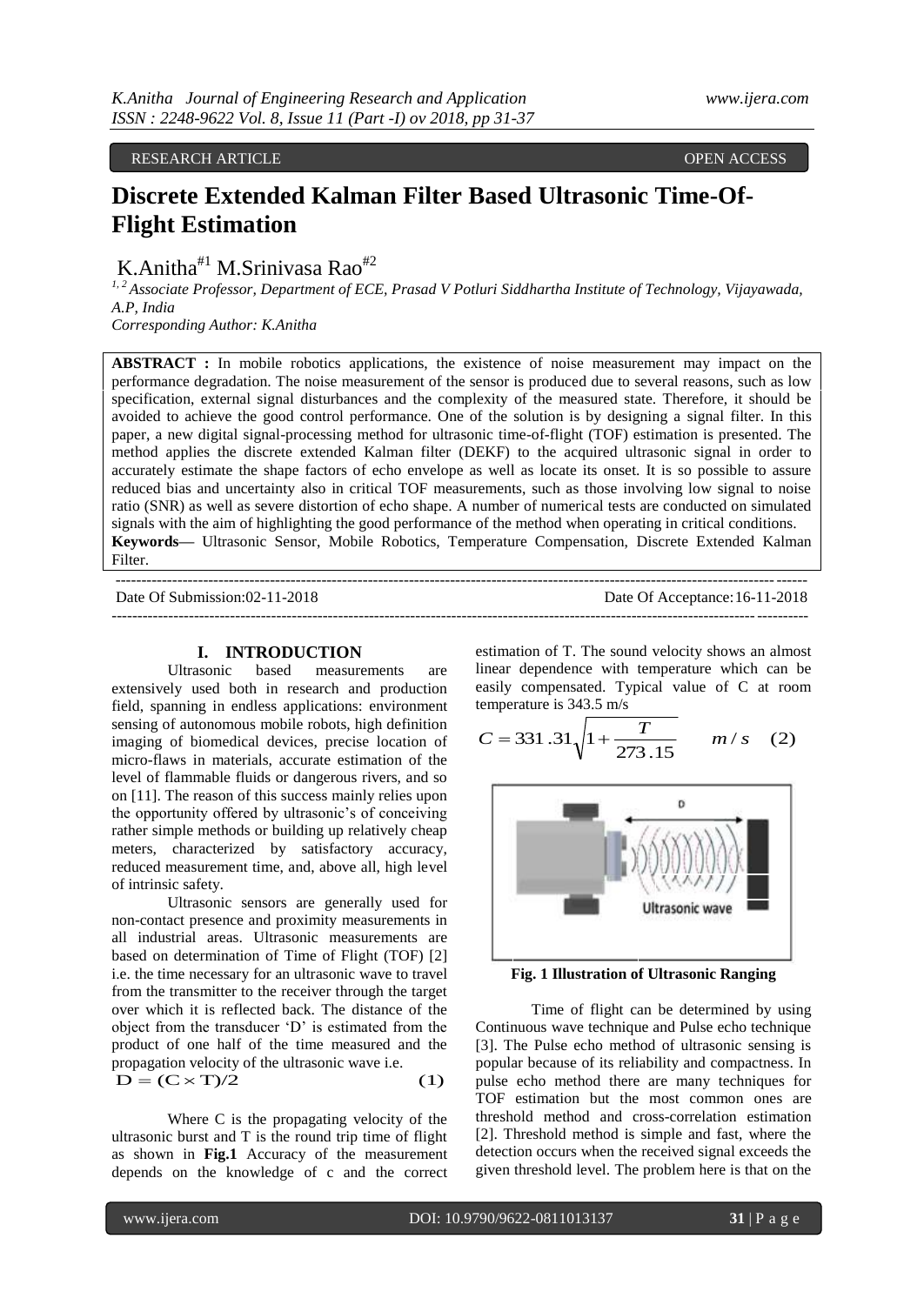average, it estimates a larger TOF compared with the actual one. This happens because of the long rise time of the received signal caused by the current commercially available airborne ultrasonic transducers (narrow bandwidth). This error could be corrected if the shape of the received signal was constant. In practice, this is not the case as the error depends on many factors, for instance, on the signalto-noise ratio (SNR) [6] and on the defined threshold level. TOF measurements using DSP techniques are preferred due to their reliability and accuracy and they provides accuracy in highly noisy environments.

#### *A.* **TOF measurements using DSP Techniques**

There are many different DSP algorithms used to deal with the range finding applications where the main task of DSP is the time of flight estimation sometimes refers as Time Delay Estimation (TDE) [7]. TDE is usually characterized in two Sequential steps: First step involves in digitization of transmitted and echo signals and the second step involves in adopting a DSP algorithm to estimate the desired TOF with the acquired samples. Major sources of inaccuracy can be found in additive noise affecting the acquired ultrasonic signal, shape distortion of the received echo, and dependence on temperature of the propagation velocity [4]. In the presence of zero mean additive white Gaussian noise the Cross Correlation Estimation (CCE) or Matched Filter has proven to be optimal [8]. In CCE the transmitted and received signals are cross-correlated. The time at which the correlation result reaches its maximum is an estimation of the TOF and it works well with low SNR signals. When the last assumption is violated, TOF estimates become significantly biased, and the amount of bias can be much greater than the experimental standard deviation. To reduce the effects of distortion parametric models of the echo envelop were introduced but it gained the effects of noise sensitivity and computational burden. The temperature compensation can be obtained by making use of an external sensor and changing the actual propagation velocity according to the current value of the temperature.

An original use of Discrete Extended Kalman Filter (DEKF) is presented in this paper to reduce the aforementioned problems. The novelty of the method mainly relies upon its capability of jointly estimating the whole set of parameters. The main advantage of the new approach is that TOF estimation inherently accounts for distortions the ultrasonic echo eventually undergoes, with a consequent positive effect on bias reduction specifically, after modelling the echo envelope as a stochastic process whose state is identified by the considered parameters, the DEKF provides a robust and reliable solution of the nonlinear equation system involved.

In section II we review the theoretical frame work of DEKF algorithm for ultrasonic distance measuring system. Section III describes the simulation results of existing and proposed techniques in MATLAB. Concluding remarks are given in section IV.

# **II. A THEORITICAL FRAMEWORK**

The Discrete Kalman Filter (DKF) is generally adopted to estimate the state of a linear stochastic process. It uses a kind of feedback control based on measurement results of quantities that are linear functions of the state. More specifically, the filter estimates the process state at a given time instant, and then obtains feedback by incorporating a new measurement result into the a-priori (predicted) estimate in order to gain an improved a-posterior (corrected) estimate. In the presence of a non-linear process, the DKF can still be adopted, provided that suitable linearization techniques are applied. Two linearization techniques are available: discrete. linearized Kalman filter (DLKF) and discrete extended Kalman filter (DEKF). DEKF has been used to improve the accuracy of ultrasonic-based location system of robots. The novelty of the method mainly relies upon its capability of jointly estimating the whole set of parameters  $(A_0, \alpha, T, \text{ and } \tau)$  that characterize the well-known model of echo envelope,  $A(t)$ :

$$
A(T) = A_o \left(\frac{t-\tau}{T}\right)^{\alpha} \exp\left(\frac{t-\tau}{T}\right) \tag{3}
$$

Where  $A_0$  accounts for echo amplitude,  $\alpha$ and T are peculiar to the specific ultrasonic transducer, and  $\tau$  is the desired TOF. Let the state vector  $x = [A_0, \alpha, T, \tau]$ . Now the system generic equations is simplified as shown in eq.4, since these parameters can be considered constant once the ultrasonic echo has been acquired.

$$
x_k = f(x_{k-1}, k-1) + w_{k-1}
$$

$$
z_k = h(x_k, k) + v_k \tag{4}
$$

Where  $x_k$  is the N-dimensional vector of the process state,  $z_k$  is the M-dimensional vector of current measurement results. f, h are known functions,  $w_k$  and  $v_k$  are uncorrelated additive white Gaussian noise sequences. According to DEKF theory the actual state vector can be written as:

$$
x_k = x_k^N + \delta_{x_k} \tag{5}
$$

Where  $x_k^N$  $x_k^N$  is a- posteriori estimate of the state vector obtained at the previous step. The perturbation  $\delta_{x_k}$  perturbation is null for each k of DEKF and the state transition matrix  $\phi_k$  reduces to unitary matrix I.

The basic loop of the recursive procedure to evaluate the discrete-time Kalman estimator of the state vector  $x_k$  is as follows: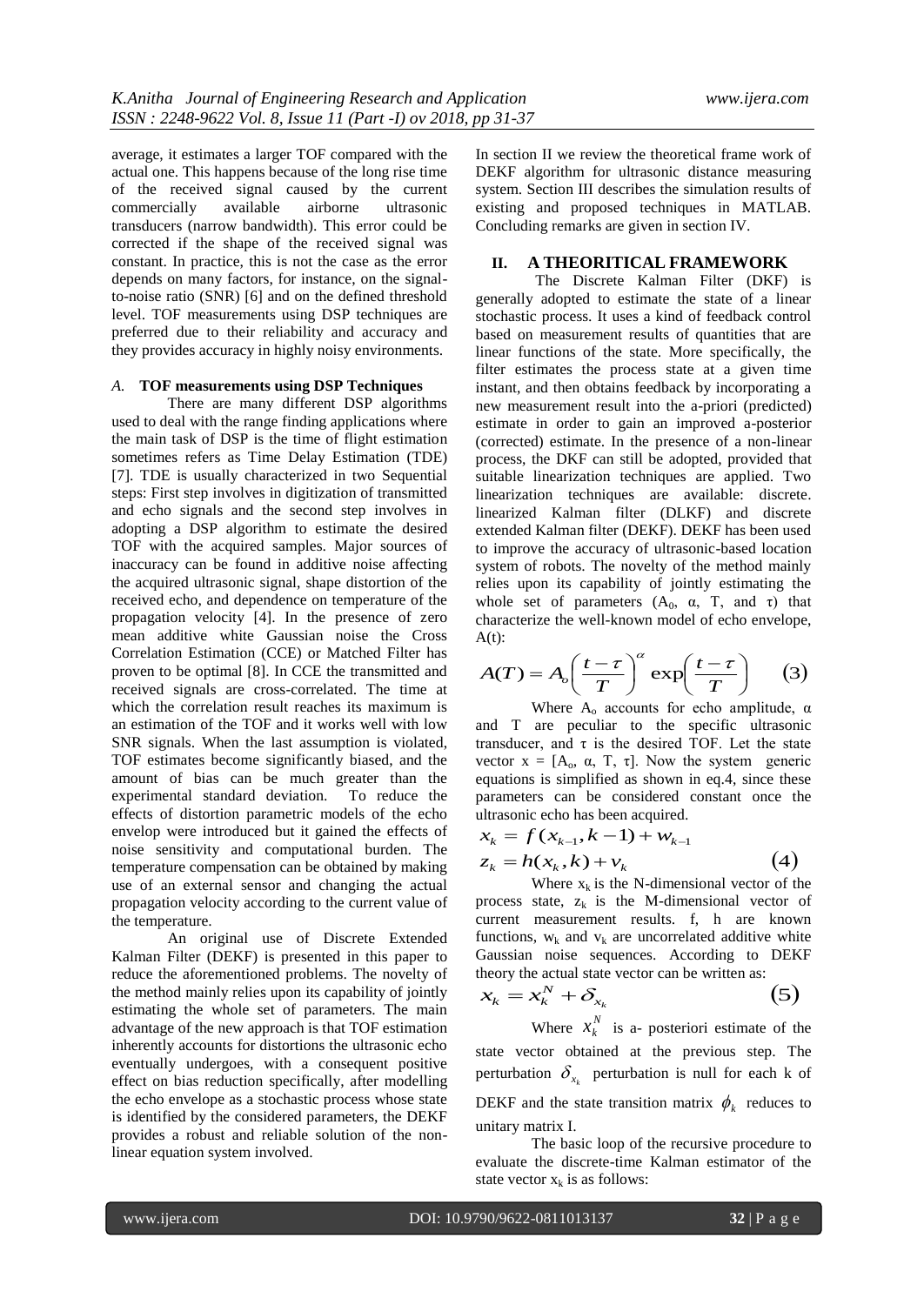1. A-priori estimation of the state vector:  $\hat{x}_{k}^{-} = \hat{x}_{k-1}^{+}$ 

Where  $\hat{x}_{k}^{-}$  is a-priori (predicted) estimate and  $\hat{x}_{k-1}^+$  is a-posteriori (corrected) estimate of state vector.

2. A-priori estimation of the measurement result through the equation (2)

$$
\hat{z}_k^- = A_o \left(\frac{k\theta - \tau}{T}\right)^\alpha \exp\left(\frac{k\theta - \tau}{T}\right)
$$

Where  $\theta$  is the sampling period, and  $A_0$ ,  $\alpha$ , T, and  $\tau$ represent the values of the parameters obtained at the previous step.

3. A-priori estimation of error covariance matrix is given below and is of 4×4 dimension

 $\hat{p}_{k}^{-} = \hat{p}_{k-1}^{+}$ 

4. Evaluation of the measurement sensitivity matrix

is given below and is of 4×1 dimension  

$$
H_k = \frac{\partial h(x, k)}{\partial x}\Big|_{x = \hat{x}_k}
$$

- 5. Calculation of Kalman gain
- $\overline{K}_k = \hat{p}_k^{\scriptscriptstyle -} H_k^T \big( \overline{H}_k \hat{p}_k^{\scriptscriptstyle -} \overline{H}_k^T + \overline{R}_k \big)^{\!\!-1}$
- 6. A-posteriori estimation of the state vector Conditioned on the current measurement result:

$$
\hat{x}_{k}^{+} = \hat{x}_{k}^{-} + \overline{K}_{k} (z_{k} - \hat{z}_{k}^{-})
$$

7. A-posteriori estimation of the error covariance Matrix:

 $\hat{p}_{k}^{+} = (1 - \overline{K}_{k} H_{k}) \hat{p}_{k}^{-}$ 

Flow diagram of the recursive procedure that specifies the application of DEKF to ultrasonic echoes shown in **Fig: 2**; N is the number of samples included in the observation interval.

*A.* Initial condition and recursion finish criterion

The described recursive procedure can be executed once

- i. The starting estimates of the state vector and error covariance matrix, referred to respectively as  $x_0$  and  $P_0$ .
- ii. The experimental variance of measurement noise,  $R_0$ .
- iii. The recursion finish criterion is available.

With regard to (i), some preliminary considerations are needed. Specifically, the generic element  $x_i$  is modelled as random variation, and it can take values in a specific interval  $[x_{i1},x_{i2}]$ . For each parameter, in fact, a suitable range of values has to be fixed according both to their typical interval. In particular: with regard to  $A_0$ , typical values of the amplitude of received echoes should be considered.

Concerning  $\alpha$ , typical slopes that the rising edge of received echoes exhibits in proximity to the onset should be accounted Referring to T, typical durations of the ultrasonic transmission burst should be enlisted. As for TOF, the related interval is automatically established after the signal Pre processing step of the measurement procedure, details of which are given below. Assuming a rectangular probability density function for each element xi, the starting estimates of the element and its variance are given by:



**Fig. 2 Flow diagram that specifies the application of DEKF to ultrasonic echoes**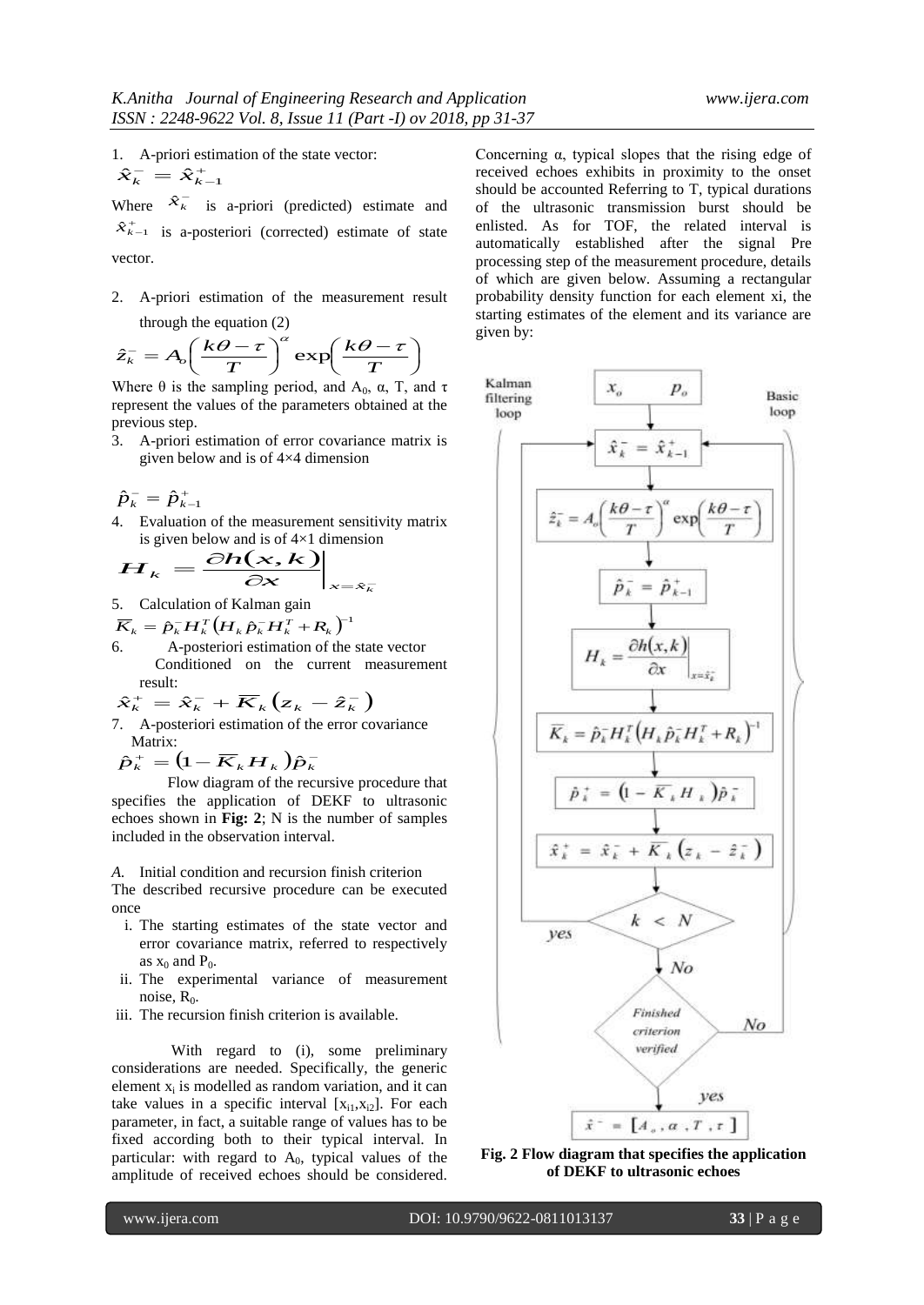$$
\hat{x}_{i0} = \frac{1}{2} (x_{i1} + x_{i2})
$$
  
\n
$$
\sigma_{i0}^2 = \frac{1}{2} (x_{i2} - x_{i1})^2
$$
 (6)

 $\mathcal{S}_{10} = \frac{1}{2} (X_{11} + X_{12})$ <br>
where exceed the convention of the signal convention of the signal convention of the signal convention of the signal content of the signal content of the signal content of the signal conte This way,  $P_0$  is a diagonal matrix, the elements of which correspond to the variances of the starting estimates. As for (ii), the variance of the noise floor of the adopted data acquisition system should be measured. Execution of the Kalman filtering loop: A suitable finish criterion is thus needed. At this aim, the value of the modulus of the difference between the state vector estimates provided by two consecutive Kalman filtering loops is compared to a execution of the Kalman filtering loop. A suitable finish criterion is thus needed. At this aim, the value of the modulus of the difference between the state vector estimates provided by two consecutive Kalman filtering loops is compared to a to a proper threshold value (empirical tests suggest the value of  $1\times10^{-4}$ ). If the difference is lower than the threshold, the recursive procedure stops, and the best estimate of the four parameters of the echo envelope is delivered; otherwise, a new Kalman filtering loop is executed.

## **III. SIMULATION RESULTS**

The simulation is done using TR-40 transducer that acts both as a transmitter and receiver, converting an electrical signal into an acoustical one and vice versa [12]. Signals received from the transducer are filtered by a band pass amplifier whose centre frequency is synchronous with the transducer operating frequency and the block diagram of such a system is shown in **Fig. 3** [10]. The results of the simulations are shown and discussed below.



 **Fig.3 General Structure of the system**

#### *A.* **Results for Threshold detection**

**Fig.4** shows an example of how TOF estimation is obtained by the threshold technique. The problem here is that on the average, it estimates a larger TOF compared with the actual one. This happens because of the long rise time of the received signal caused by the current commercially available airborne ultrasonic transducers (narrow bandwidth). This

error could be corrected if the shape of the received signal was constant. In practice, this is not the case as the error depends on many factors, for instance, on the signal-to-noise ratio (SNR) and on the defined threshold level.



**Fig.4 TOF estimation by Threshold method**

### *B.* **Results for Cross Correlation Estimation**

In correlation estimation, for better accuracy the transmitted and echo signals are transduced, digitized and cross correlation is computed in digital form. The time index corresponds to the peak of cross correlation curve is the estimated TOF. The auto correlation of such a transmitted pulse [2] is shown below in **Fig. 5. Fig.6** shows an example of how TOF estimation is obtained by cross correlation estimation. Here, the transmitted and received signals are crosscorrelated. The time at which the correlation result reaches its maximum is an estimation of the TOF. Comparatively this technique works well with low SNR signals and it is less affected by low sampling rate problems. It uses all the information contained in the signals.

Therefore, it is considered an optimum TOF estimator technique [2]. The accuracy depends mainly on the samplingrate. Many benefits can be gained by proper selection of thesignal to be transmitted and an adequate signal processing technique. The selection of the signal to be transmitted islimited by the bandwidth of current ultrasonic

transducers.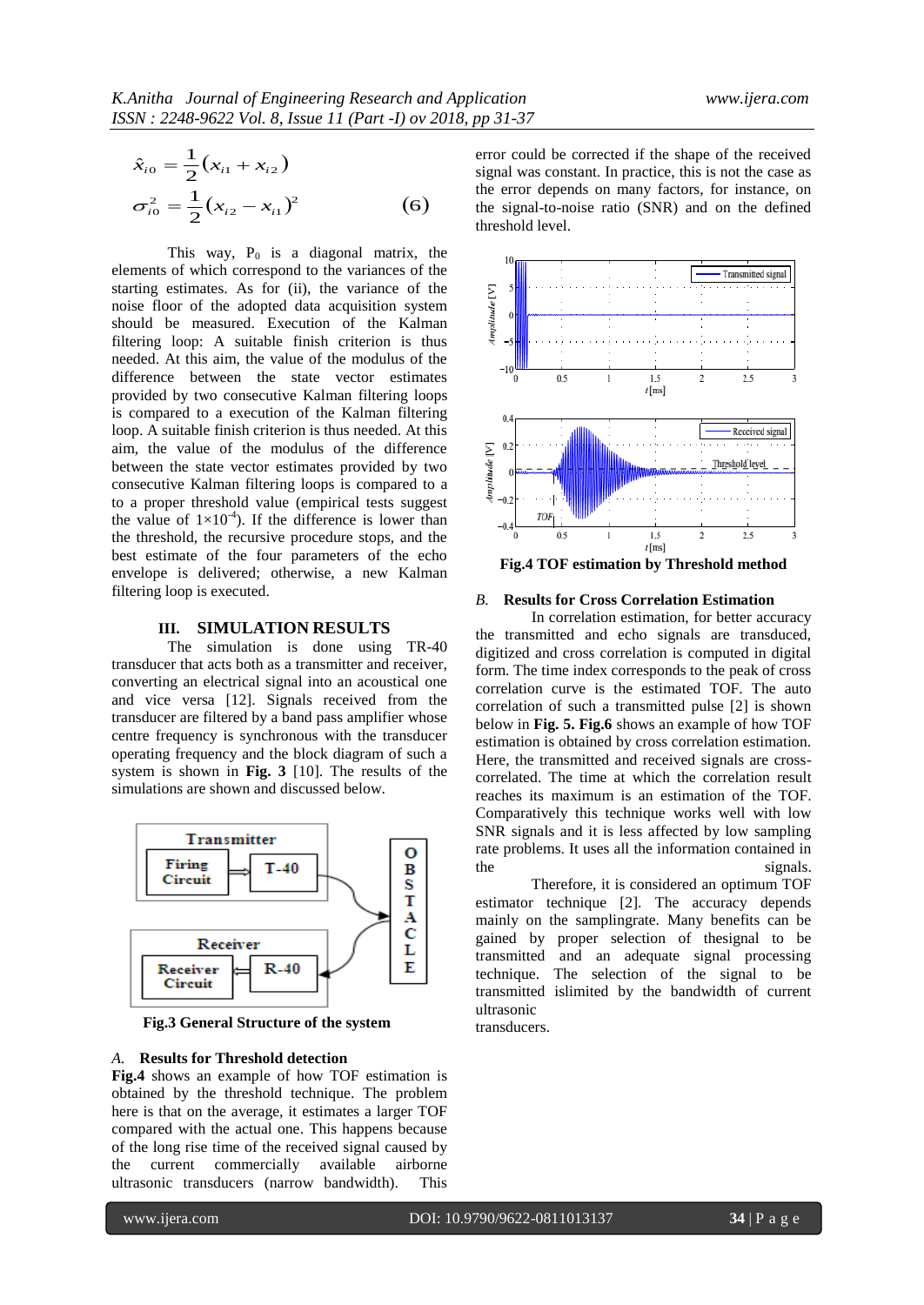

 **Fig.4 Cross Correlation of Typical Transmitted Pulse**

It would be advantageous to apply a signal to the transmitter with both high energy and low bandwidth (for

ex: a quasi-continuous sine wave) which does not havetheambiguity problem. Amplitude modulation (AM) has beenused [6] to achieve this end. Here, the carrier signal,attheresonant frequency of the transducer, is modulatedbydifferent low frequency modulating signals.The phase-shift,for each modulating frequency, between the transmitted and received envelopes is measured. The maximum range and resolution depends on the number and value of themodulating frequencies. One limitation is that the signalsaretransmitted sequentially, increasing the net timetoobtainadistance measurement. Also, calibration foreachmodulatingfrequency, at a specific distance, mustbeperformedtocompensate the randomness of initialphase-shiftsamongthenumber of modulating frequencies.



**Fig.6 TOF estimation by Cross Correlation estimation**

# *C.* **Results for DEKF**

The fundamental steps of the DEKF-based measurement procedure are described below

#### **C.1.Digitization**

The ultrasonic signal is at first digitized by means of a data acquisition system, the characteristics of which, in terms of sample rate and memory depth, have to be chosen appropriately. Specifically, the adopted sample rate,  $f_c$ , has to satisfy the Nyquist lower bound, and, along with the memory depth, has to grant an appropriate observation interval according to the desired TOF measurement range.

As already stated, the proposed recursive procedure is expected to work on the envelope of the ultrasonic echo of interest. After digitization, preprocessing operationsare,thus,needed. In particular, the portion of the digitized signal, accounting for the ultrasonic transmission burst, is firstly cut; in the application example the removed portion covers 2ms. The envelope of the remaining signal is, then, given by the modulus of its analytical version, attained through an ordinary Hilbert transform. If the transmitted ultrasonic burst undergoes multiple reflections, more than one echo is present in the obtained envelope [6]. As a consequence, the echo of interest (generally, the main one) is, finally, isolated through the location of the maximum of the envelope and the selection of the portion, including this maximum, whose values are not buried in the noise floor. Before applying the proposed recursive procedure, the variation interval,  $[x_{i1}, x_{i2}]$ , of the TOF has to be assigned in order to fix the starting estimates of the TOF itself and its variance, according to what stated above. The upper bound,  $x_{i2}$ , is given by the time instant characterizing the first value of the echo of interest obtained at the end of the previous step; in the considered example it is equal to 3.068 msec. The lower bound,  $x_{i1}$ , is then gained by subtracting from  $x_{i1}$  a suitable number of sampling intervals; the experimental tests have shown that 50 sampling intervals are appropriate to the purpose. After fixing the initial estimates of the state vector and error covariance matrix, the



**Fig.7 Original Ultrasonic signal digitized at 250 KS/S with multiple Echoes**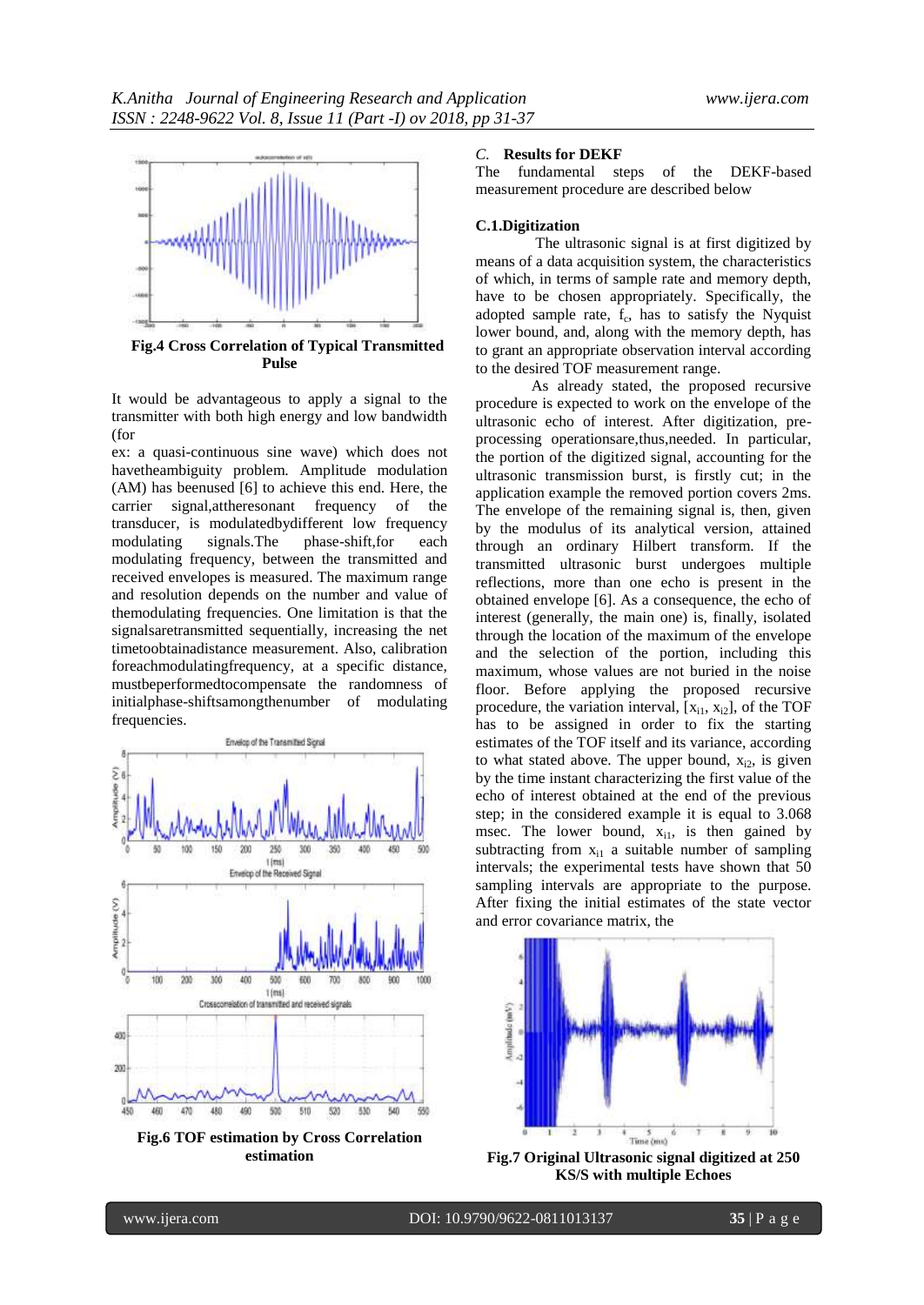

**Fig.8 Envelope of the echoes provided by Hilbert Transform**

Recursive procedure can run, thus giving, at the end, the wanted values of the TOF and shape parameters of the echo of interest.



**Fig.9 Location and isolation results of echo of interest**

#### **IV. CONCLUSION**

In this paper, we have presented a digital signal processingtechnique based on DEKF algorithm, for compensating ultrasonic sensor distortion effects of cross correlation estimation. Test results shows that KF algorithm is able to reduce measurement noise generated by the sensor system. The analysis of the variance done generates noise variance value measurement that is proportional to noise variance process specified. However, it is inversely proportional to the time response generated. The smaller the measurement of noise variance value, the resulting response time is slower. Thus, it is required an optimization parameter of selection matrix of noise covariance process and noise measurements in order to produce filtering process and best time performance.

#### **REFERENCES**

- [1]. T. Ono, M.Kohata, and T.Niyamoto, "Ultrasonic phase – sensitive rangefinder with double modulation doppler – free method for shallow sea floor survey," in proc. IEEE 1984 Ultrasonic Symp. , Dallas , TX, Nov. 14-16 , 1989
- [2]. D. Marioli, E .Sardini, and A.Taroni, "Ultrasonic distance measurement for nonlinear and distance measurement for linear and angular position control," IEEE Trans. Instrum. meas., vol.IM-37,pp. 578 – 581 , Dec . 1988
- [3]. D. Marioli, C. Narduzzi, C. Offelli, D. Petri, E. Sardini, and A. Taroni, "Digital Time of Flight Measurement for Ultrasonic Sensors," IEEE Transactions on Instrumentation and Measurement, Vol. 41. No. 1, 1992, pp. 93-97
- [4]. A. M. Sabatini, "Correlation receivers using Laguerre filter banks for modelling wre narrowband ultrasonic echoes and estimating their time-of-flights," IEEE Trans. On Ultr., Ferr. and Freq. Contr., vol.44, No.6, pp.1253– 1263, Nov. 1997C. E. Tibbs and G. G. Johnstone, "Frequency Modulation Engineering," Chapman and Hall Ltd., London, Chap. 2, 1956.
- [5]. M. Parrilla, J. J. Anaya and C. Fritsch, "Digital Signal Processing Techniques for High Accuracy Ultrasonic Range Measurements," IEEE Transactions on Instrumentation and Measurement, Vol. 40. No. 4, 1991, pp. 759- 769.
- [6]. Angelo, Maria, Sabatinia Digital Signal Processing Technique For Compensating Ultrasonic Sensors- ieee transactions on instrumentation and measurement,vol. 44, no. 4. August 1595
- [7]. H. Peremans, K. Audenaert, and J. Van Campenhout, "A high-resolution sensor based on triaural perception," IEEE Trans. Robot. Automat, vol. 9, no. 1, pp. 36-48, 1993.
- [8]. P. Z. Peebles Jr., "Probability, Random Variables, and Random Signal Principles," 3rd Edition, McGraw-Hill Book Co., 1993.
- [9]. L. Foulloy and **G.** Mauns, "An ultrasonic fuzzy sensor," in Proc. Int. Con5 Robot Vision and Sensory Controls, Zurich, Switzerland. Feb. 2-4, 1988.
- [10]. J. Venu Gopala Krishnan, N. Manoharan, B. Sheela Rani, "Study and development of Hardware for Obstacle detection and Estimation of distance for Unmanned vehicle", Proc. of International Conference on Trends in Intelligent Electronic Systems, Nov. 2007, pp. 273-275